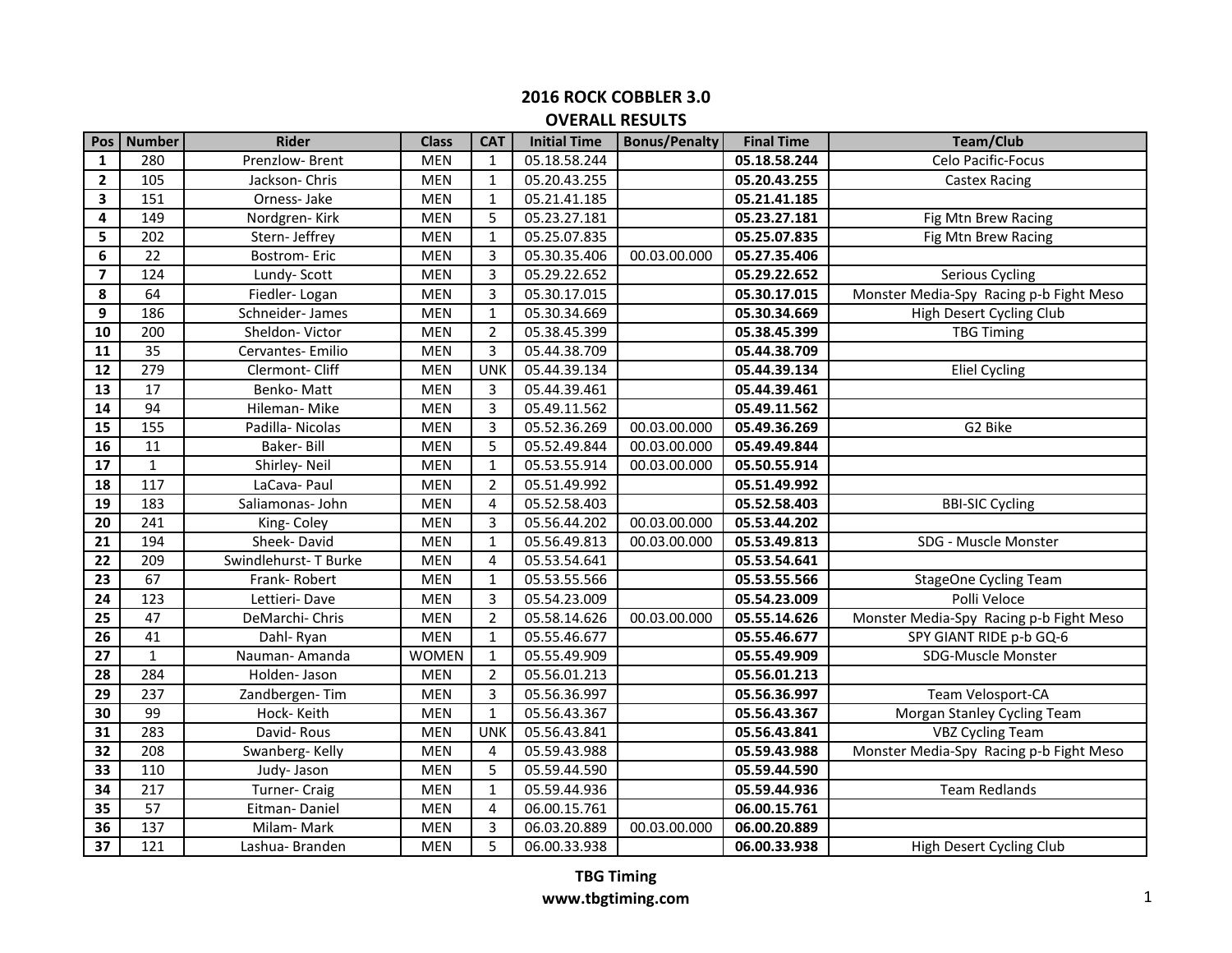| Pos             | <b>Number</b>    | <b>Rider</b>      | <b>Class</b>  | <b>CAT</b>     | <b>Initial Time</b> | <b>Bonus/Penalty</b> | <b>Final Time</b> | <b>Team/Club</b>             |
|-----------------|------------------|-------------------|---------------|----------------|---------------------|----------------------|-------------------|------------------------------|
| 38              | 19               | Bird-Lee          | <b>MEN</b>    | 3              | 06.02.59.496        |                      | 06.02.59.496      | <b>PAA-Empire Bikes</b>      |
| 39              | 63               | Faye-Denis        | MEN           | 4              | 06.03.05.849        |                      | 06.03.05.849      | <b>Big Orange Cycling</b>    |
| 40              | 90               | Harris- Bill      | <b>MEN</b>    | 1              | 06.03.11.118        |                      | 06.03.11.118      | <b>BBI-SIC Cycling</b>       |
| 41              | 172              | Raymond-Ben       | <b>MEN</b>    | 4              | 06.03.31.208        |                      | 06.03.31.208      | <b>Catalyst Racing</b>       |
| 42              | 161              | Picarelli-Richard | <b>MEN</b>    | 3              | 06.08.21.845        | 00.03.00.000         | 06.05.21.845      | <b>VBZ Cycling Team</b>      |
| 43              | 289              | Cady-Ryan         | <b>MEN</b>    | <b>UNK</b>     | 06.08.20.117        |                      | 06.08.20.117      | <b>Eliel Cycling</b>         |
| 44              | 185              | Sanford- Jeff     | <b>MEN</b>    | 1              | 06.08.20.486        |                      | 06.08.20.486      | <b>Cycles Veloce</b>         |
| 45              | 293              | Noel-Michael      | <b>MEN</b>    | 3              | 06.08.21.004        |                      | 06.08.21.004      | <b>VBZ Cycling Team</b>      |
| 46              | 38               | Hensley- Adam     | <b>MEN</b>    | $\overline{4}$ | 06.08.21.370        |                      | 06.08.21.370      |                              |
| 47              | 77               | Gilchrist-Jacob   | <b>SS MEN</b> | 5              | 06.09.16.869        |                      | 06.09.16.869      |                              |
| 48              | 288              | Rivera-David      | <b>MEN</b>    | $\mathbf{1}$   | 06.09.31.635        |                      | 06.09.31.635      | Cycle Sport-Specialized      |
| 49              | 49               | Dipert-Joshua     | <b>MEN</b>    | $\overline{4}$ | 06.09.56.917        |                      | 06.09.56.917      | Swami s Cycling Club         |
| 50              | $\overline{2}$   | Acker-Mark        | <b>MEN</b>    | 4              | 06.11.55.446        |                      | 06.11.55.446      |                              |
| 51              | 192              | Sell-Stacey       | <b>MEN</b>    | 3              | 06.11.55.527        |                      | 06.11.55.527      | <b>Family Cycling Center</b> |
| 52              | $\overline{212}$ | Tepper- Conal     | <b>MEN</b>    | 3              | 06.15.27.478        |                      | 06.15.27.478      |                              |
| 53              | 133              | McMahon-Mike      | <b>MEN</b>    | $\overline{2}$ | 06.15.49.226        |                      | 06.15.49.226      | <b>Team Velocity</b>         |
| 54              | 126              | Mackey-Don        | <b>MEN</b>    | 5              | 06.17.16.341        |                      | 06.17.16.341      |                              |
| 55              | $\overline{23}$  | Bowling-Brian     | <b>MEN</b>    | 5              | 06.17.24.882        |                      | 06.17.24.882      |                              |
| 56              | 59               | Evans-Scott       | <b>MEN</b>    | 3              | 06.17.41.087        |                      | 06.17.41.087      | <b>Bonk Breaker Cycling</b>  |
| 57              | 132              | McKee-Rick        | <b>MEN</b>    | 5              | 06.17.53.668        |                      | 06.17.53.668      | RedMonkey Sports             |
| 58              | 26               | Breyer-Matthew    | <b>MEN</b>    | 3              | 06.19.22.748        |                      | 06.19.22.748      | <b>Team Redlands</b>         |
| 59              | 188              | Schroeder-Frank   | <b>MEN</b>    | $\overline{2}$ | 06.19.55.756        |                      | 06.19.55.756      | <b>BBI-SIC Cycling</b>       |
| 60              | 25               | brannstrom-jeff   | <b>MEN</b>    | 5              | 06.19.56.157        |                      | 06.19.56.157      |                              |
| 61              | 225              | Webb- Craig       | <b>MEN</b>    | $\overline{2}$ | 06.19.56.852        |                      | 06.19.56.852      | <b>BBI-SIC Cycling</b>       |
| 62              | 294              | Summers- Gary     | <b>MEN</b>    | $\mathbf 1$    | 06.19.57.633        |                      | 06.19.57.633      | <b>Browning Automotive</b>   |
| 63              | 167              | Punch-Cody        | <b>MEN</b>    | 5              | 06.20.11.922        |                      | 06.20.11.922      |                              |
| 64              | 21               | Book-Simon        | <b>MEN</b>    | 5              | 06.22.42.477        |                      | 06.22.42.477      |                              |
| 65              | 10               | Baffert-Matthew   | <b>MEN</b>    | 5              | 06.23.15.430        |                      | 06.23.15.430      | <b>PAA-Empire Bikes</b>      |
| 66              | 44               | Day- John         | <b>MEN</b>    | 4              | 06.27.22.038        |                      | 06.27.22.038      | Vegas Velo Racing            |
| 67              | 211              | Telaneus- Kirk    | <b>MEN</b>    | $\overline{2}$ | 06.27.41.289        |                      | 06.27.41.289      | Santa Clarita Velo           |
| 68              | 36               | Clausse-Steve     | <b>MEN</b>    | 4              | 06.31.07.998        | 00.03.00.000         | 06.28.07.998      | Team Las Vegas Cyclery       |
| 69              | 295              | Dillon- Justin    | <b>MEN</b>    | 1              | 06.29.15.786        |                      | 06.29.15.786      | G2 Bike-Shimano-Girls Ride 2 |
| 70              | 214              | Tomin-Mike        | <b>MEN</b>    | 4              | 06.29.16.715        |                      | 06.29.16.715      | G2 Bike                      |
| 71              | 66               | Floyd-Steve       | <b>MEN</b>    | 4              | 06.29.17.657        |                      | 06.29.17.657      | Wolf Pack Cycling            |
| 72              | 281              | Samis-Brad        | <b>MEN</b>    | <b>UNK</b>     | 06.30.00.867        |                      | 06.30.00.867      |                              |
| 73              | 76               | Geslani-Van       | <b>MEN</b>    | 3              | 06.33.45.626        | 00.03.00.000         | 06.30.45.626      | Dons Bikes                   |
| $\overline{74}$ | 65               | Fisher-Jared      | <b>MEN</b>    | 4              | 06.31.21.689        |                      | 06.31.21.689      |                              |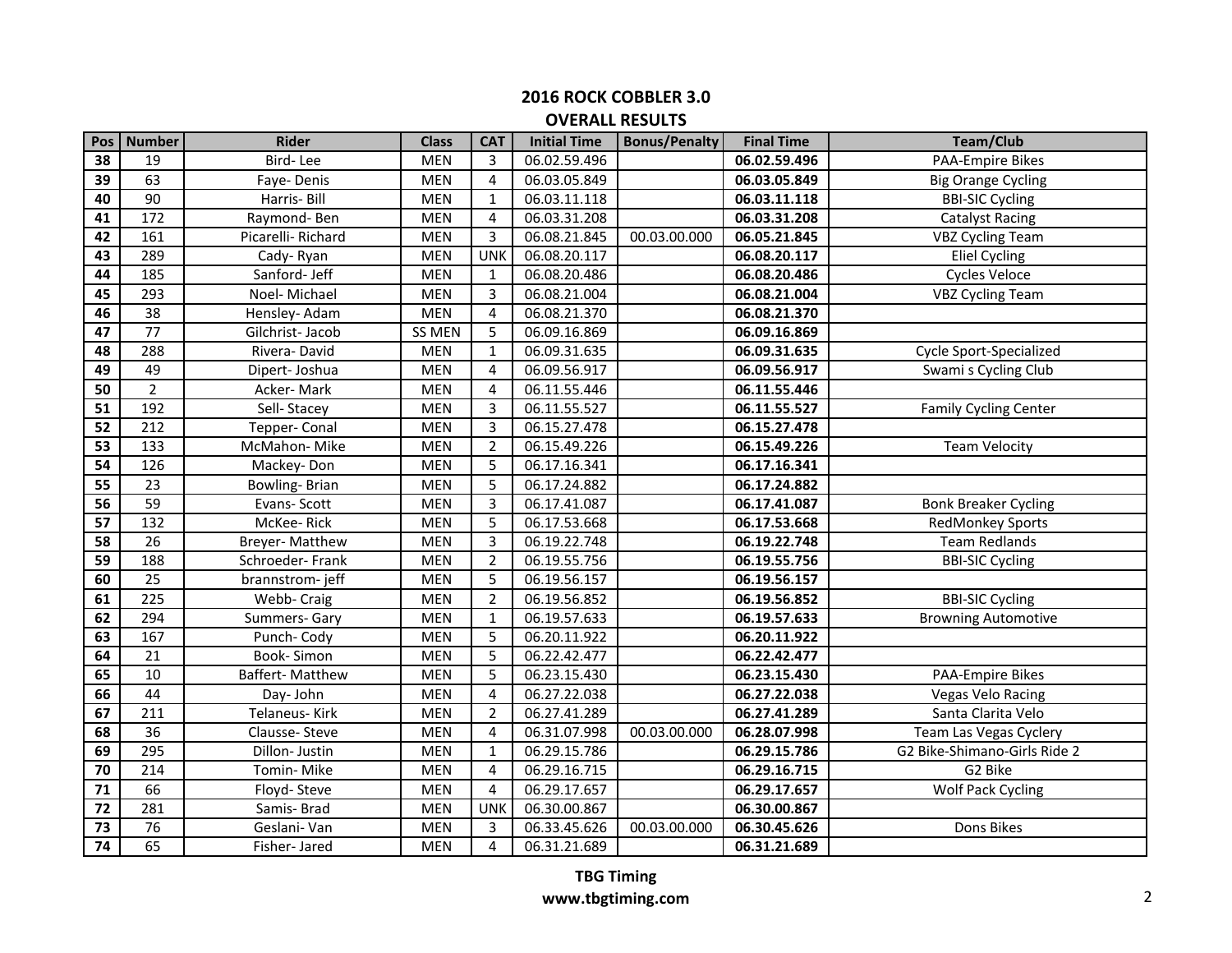| Pos              | <b>Number</b>    | <b>Rider</b>         | <b>Class</b> | <b>CAT</b>     | <b>Initial Time</b> | <b>Bonus/Penalty</b> | <b>Final Time</b> | <b>Team/Club</b>           |
|------------------|------------------|----------------------|--------------|----------------|---------------------|----------------------|-------------------|----------------------------|
| 75               | 39               | Covarrubias- Carlos  | <b>MEN</b>   | 5              | 06.32.22.332        |                      | 06.32.22.332      |                            |
| 76               | 224              | Warkentin-Stephen    | <b>MEN</b>   | 5              | 06.32.24.387        |                      | 06.32.24.387      | Dayka-Hackett              |
| $\overline{77}$  | 182              | Rosenthal-Wayne      | <b>MEN</b>   | 4              | 06.38.07.904        | 00.03.00.000         | 06.35.07.904      |                            |
| 78               | 198              | Smith-Aaron          | <b>MEN</b>   | 4              | 06.38.56.190        | 00.03.00.000         | 06.35.56.190      | <b>Broken Spoke Bikes</b>  |
| 79               | 160              | Peroutka-Stefan      | <b>MEN</b>   | 4              | 06.36.39.939        |                      | 06.36.39.939      | High Desert Cycling Club   |
| 80               | 127              | Mainville-Richard    | <b>MEN</b>   | 4              | 06.40.18.861        | 00.03.00.000         | 06.37.18.861      | Celo Pacific               |
| 81               | 165              | Plotts-Thomas        | <b>MEN</b>   | 5              | 06.40.25.290        | 00.03.00.000         | 06.37.25.290      | South Bay Wheelmen         |
| 82               | 12               | Baldewin- Chris      | <b>MEN</b>   | 4              | 06.40.25.690        | 00.03.00.000         | 06.37.25.690      | <b>Team Velocity</b>       |
| $\overline{83}$  | $\overline{84}$  | Haarala- Christian   | <b>MEN</b>   | 5              | 06.42.26.381        | 00.03.00.000         | 06.39.26.381      | Dons Bikes                 |
| 84               | 150              | Okamoto- Jonn        | <b>MEN</b>   | 4              | 06.39.44.875        |                      | 06.39.44.875      | High Desert Cycling Club   |
| 85               | 134              | Medina-Alejandro     | <b>MEN</b>   | 4              | 06.40.22.435        |                      | 06.40.22.435      |                            |
| 86               | 79               | Gillis-William       | <b>MEN</b>   | 3              | 06.40.24.260        |                      | 06.40.24.260      | <b>Team Velocity</b>       |
| 87               | $\overline{52}$  | Downs-Carey          | <b>MEN</b>   | $\overline{4}$ | 06.44.23.772        | 00.03.00.000         | 06.41.23.772      | Hot Wheels Cycling Team    |
| 88               | 148              | Nix-Kevin            | <b>MEN</b>   | 5              | 06.44.26.874        | 00.03.00.000         | 06.41.26.874      | <b>Big Orange Cycling</b>  |
| 89               | $\overline{95}$  | Hillenbrand- Michael | <b>MEN</b>   | $\overline{3}$ | 06.45.31.207        | 00.03.00.000         | 06.42.31.207      | <b>Azphalt Cycling</b>     |
| 90               | 249              | deckman-marilyne     | <b>WOMEN</b> | $\overline{3}$ | 06.44.25.774        |                      | 06.44.25.774      | <b>Big Orange Cycling</b>  |
| 91               | 34               | Carrington-Colin     | <b>MEN</b>   | 5              | 06.52.54.896        | 00.03.00.000         | 06.49.54.896      |                            |
| 92               | 116              | Kraus-Kevin          | <b>MEN</b>   | $\overline{4}$ | 06.50.57.247        |                      | 06.50.57.247      | Knobbe Cycling             |
| 93               | 197              | Skowronski-Mark      | <b>MEN</b>   | 5              | 06.54.51.893        | 00.03.00.000         | 06.51.51.893      | Santa Clarita Velo         |
| 94               | 180              | Rosales-Rick         | <b>MEN</b>   | 3              | 06.54.53.643        | 00.03.00.000         | 06.51.53.643      | Team Las Vegas Cyclery     |
| $\overline{95}$  | 92               | Henson-Eric          | <b>MEN</b>   | $\overline{4}$ | 06.54.54.515        | 00.03.00.000         | 06.51.54.515      | Craft Factory Cycling Team |
| 96               | 93               | Higgins-Thomas       | <b>MEN</b>   | 4              | 06.54.55.073        |                      | 06.51.55.073      | Dayka-Hackett              |
| $\overline{97}$  | 287              | Gonzalez-Lazaro      | <b>MEN</b>   | <b>UNK</b>     | 06.51.57.337        |                      | 06.51.57.337      |                            |
| 98               | 145              | <b>NEARN-JASON</b>   | <b>MEN</b>   | 3              | 06.52.00.206        |                      | 06.52.00.206      | <b>ACADEMY</b>             |
| 99               | 271              | Sura-AJ              | <b>WOMEN</b> | 3              | 06.56.18.599        | 00.03.00.000         | 06.53.18.599      | G2 Bike                    |
| 100              | 141              | Morris- Mike         | <b>MEN</b>   | 4              | 06.56.20.720        | 00.03.00.000         | 06.53.20.720      |                            |
| 101              | 227              | Weyman-Robert        | <b>MEN</b>   | $\overline{2}$ | 06.56.21.294        | 00.03.00.000         | 06.53.21.294      |                            |
| 102              | 247              | danaher-brooke       | <b>WOMEN</b> | 4              | 06.57.05.473        | 00.03.00.000         | 06.54.05.473      | Dayka-Hackett              |
| 103              | 55               | Eastin- Curtis       | <b>MEN</b>   | 2              | 06.54.51.822        |                      | 06.54.51.822      | Dayka-Hackett              |
| 104              | 257              | Hill-Eastin- Kristi  | <b>WOMEN</b> | $\mathbf{1}$   | 06.54.53.936        |                      | 06.54.53.936      | Dayka-Hackett              |
| 105              | 4                | Allen-Bradley        | <b>MEN</b>   | 5              | 06.56.13.184        |                      | 06.56.13.184      | SBR p-b Steven s Bicycles  |
| 106              | 81               | Gregg-Stuart         | <b>MEN</b>   | 5              | 06.56.13.305        |                      | 06.56.13.305      |                            |
| 107              | 244              | Allen-Stacy          | <b>WOMEN</b> | 4              | 06.56.13.378        |                      | 06.56.13.378      | SBR p-b Steven s Bicycles  |
| 108              | 266              | Morris-Laura         | <b>WOMEN</b> | $\overline{2}$ | 06.56.18.908        |                      | 06.56.18.908      |                            |
| 109              | 146              | Newsom-Sydney        | <b>MEN</b>   | 3              | 06.57.04.849        |                      | 06.57.04.849      | Dayka-Hackett              |
| 110              | 164              | Pittman-Terrance     | <b>MEN</b>   | $\overline{2}$ | 06.57.08.128        |                      | 06.57.08.128      | High Desert Cycling Club   |
| $\frac{111}{11}$ | $\overline{215}$ | Tovar-Al             | <b>MEN</b>   | 5              | 07.00.35.515        | 00.03.00.000         | 06.57.35.515      |                            |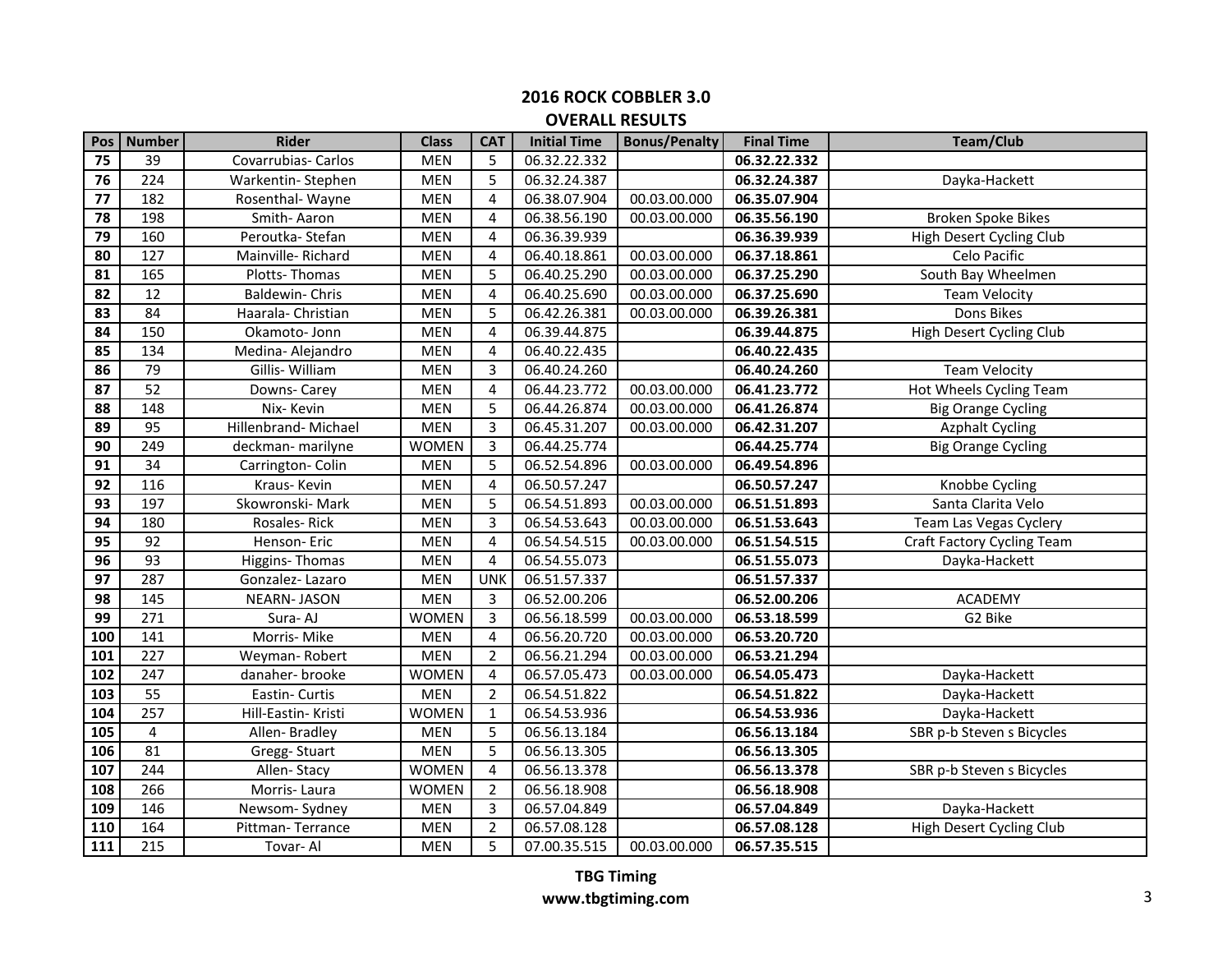| Pos | Number | <b>Rider</b>          | <b>Class</b> | <b>CAT</b>     | <b>Initial Time</b> | <b>Bonus/Penalty</b> | <b>Final Time</b> | Team/Club                    |
|-----|--------|-----------------------|--------------|----------------|---------------------|----------------------|-------------------|------------------------------|
| 112 | 261    | johnson- sonja        | <b>WOMEN</b> | 4              | 07.00.35.539        | 00.03.00.000         | 06.57.35.539      |                              |
| 113 | 129    | Marr-Frank            | <b>MEN</b>   | 5              | 06.58.04.340        |                      | 06.58.04.340      |                              |
| 114 | 204    | Stevenson-Clint       | <b>MEN</b>   | 5              | 06.58.35.344        |                      | 06.58.35.344      |                              |
| 115 | 62     | Farias-Mark           | <b>MEN</b>   | 4              | 07.02.46.163        | 00.03.00.000         | 06.59.46.163      | <b>VBZ Cycling Team</b>      |
| 116 | 91     | Heal- Michael         | <b>MEN</b>   | 5              | 07.02.59.253        | 00.03.00.000         | 06.59.59.253      | Dons Bikes                   |
| 117 | 74     | gelfand-robert        | <b>MEN</b>   | 5              | 07.04.08.813        | 00.03.00.000         | 07.01.08.813      | <b>Team Redlands</b>         |
| 118 | 196    | Siegel-Ryan           | <b>MEN</b>   | 3              | 07.04.19.602        | 00.03.00.000         | 07.01.19.602      |                              |
| 119 | 277    | Thorson- Paul         | <b>MEN</b>   | <b>UNK</b>     | 07.04.28.343        | 00.03.00.000         | 07.01.28.343      | Santa Barbara Bike Club      |
| 120 | 236    | Zabo-Shawn            | <b>MEN</b>   | 5              | 07.03.00.053        |                      | 07.03.00.053      |                              |
| 121 | 113    | Kerrigan-Michael      | MEN          | 4              | 07.03.48.716        |                      | 07.03.48.716      | Team Velosport-CA            |
| 122 | 106    | Jackson-Keith         | <b>MEN</b>   | 4              | 07.04.15.217        |                      | 07.04.15.217      |                              |
| 123 | 255    | Haynie- Jill          | <b>WOMEN</b> | 4              | 07.05.14.301        |                      | 07.05.14.301      | <b>MOOTS</b>                 |
| 124 | 157    | Patrick-Daniel        | <b>MEN</b>   | 5              | 07.08.46.745        | 00.03.00.000         | 07.05.46.745      |                              |
| 125 | 24     | Brander-Wayne         | <b>MEN</b>   | 5              | 07.08.47.678        | 00.03.00.000         | 07.05.47.678      | G2 Bike                      |
| 126 | 175    | Reid-AJ               | <b>MEN</b>   | 5              | 07.08.45.174        |                      | 07.08.45.174      |                              |
| 127 | 201    | Steel-Nick            | <b>MEN</b>   | 4              | 07.08.46.353        |                      | 07.08.46.353      | Serious Cycling              |
| 128 | 278    | Roehl- Caragao        | <b>MEN</b>   | <b>UNK</b>     | 07.08.46.785        |                      | 07.08.46.785      | Fresno Cycling Club          |
| 129 | 275    | Zuckerman- Wilhelmina | <b>WOMEN</b> | 4              | 07.12.18.839        | 00.03.00.000         | 07.09.18.839      |                              |
| 130 | 158    | Paul-David            | <b>MEN</b>   | 5              | 07.12.19.797        | 00.03.00.000         | 07.09.19.797      |                              |
| 131 | 219    | Vanzant-Larry         | <b>MEN</b>   | 3              | 07.12.51.861        | 00.03.00.000         | 07.09.51.861      | <b>Guinness Cycling Team</b> |
| 132 | 42     | DAmico-Anthony        | <b>MEN</b>   | 4              | 07.13.18.608        | 00.03.00.000         | 07.10.18.608      |                              |
| 133 | 40     | Cuyco-David           | MEN          | 5              | 07.13.43.320        | 00.03.00.000         | 07.10.43.320      |                              |
| 134 | 122    | Leslie- Phillip       | <b>MEN</b>   | 5              | 07.11.01.071        |                      | 07.11.01.071      |                              |
| 135 | 88     | Hansen- Sky           | <b>MEN</b>   | 4              | 07.11.01.715        |                      | 07.11.01.715      | <b>VRC</b>                   |
| 136 | 230    | Wilson-James          | MEN          | 5              | 07.14.39.900        | 00.03.00.000         | 07.11.39.900      |                              |
| 137 | 169    | Rana-John             | <b>MEN</b>   | 5              | 07.17.06.894        | 00.03.00.000         | 07.14.06.894      |                              |
| 138 | 206    | Strong-Jeff           | <b>MEN</b>   | 4              | 07.17.08.410        | 00.03.00.000         | 07.14.08.410      | <b>Top Tube Cycling</b>      |
| 139 | 112    | Keller-Mark           | <b>MEN</b>   | 5              | 07.17.11.349        | 00.03.00.000         | 07.14.11.349      |                              |
| 140 | 20     | Bishop-Todd           | <b>MEN</b>   | 5              | 07.17.59.082        | 00.03.00.000         | 07.14.59.082      |                              |
| 141 | 156    | Patel-Kam             | <b>MEN</b>   | 5              | 07.16.24.228        |                      | 07.16.24.228      |                              |
| 142 | 285    | Robles-Rosa           | <b>WOMEN</b> | 4              | 07.19.25.758        | 00.03.00.000         | 07.16.25.758      |                              |
| 143 | 177    | Robles-Agustin        | MEN          | 5              | 07.19.27.070        | 00.03.00.000         | 07.16.27.070      |                              |
| 144 | 189    | Schwartzman- Jeff     | MEN          | 5              | 07.21.23.468        | 00.03.00.000         | 07.18.23.468      |                              |
| 145 | 231    | Winney- Fred          | <b>MEN</b>   | 5              | 07.22.20.400        | 00.03.00.000         | 07.19.20.400      |                              |
| 146 | 54     | Duncan-Mark           | MEN          | $\overline{4}$ | 07.23.14.512        | 00.03.00.000         | 07.20.14.512      | Team Las Vegas Cyclery       |
| 147 | 27     | Brightman-Andrew      | <b>MEN</b>   | 4              | 07.21.16.763        |                      | 07.21.16.763      | Swami s Cycling Club         |
| 148 | 86     | Hammett-Matt          | <b>MEN</b>   | 5              | 07.21.53.048        |                      | 07.21.53.048      |                              |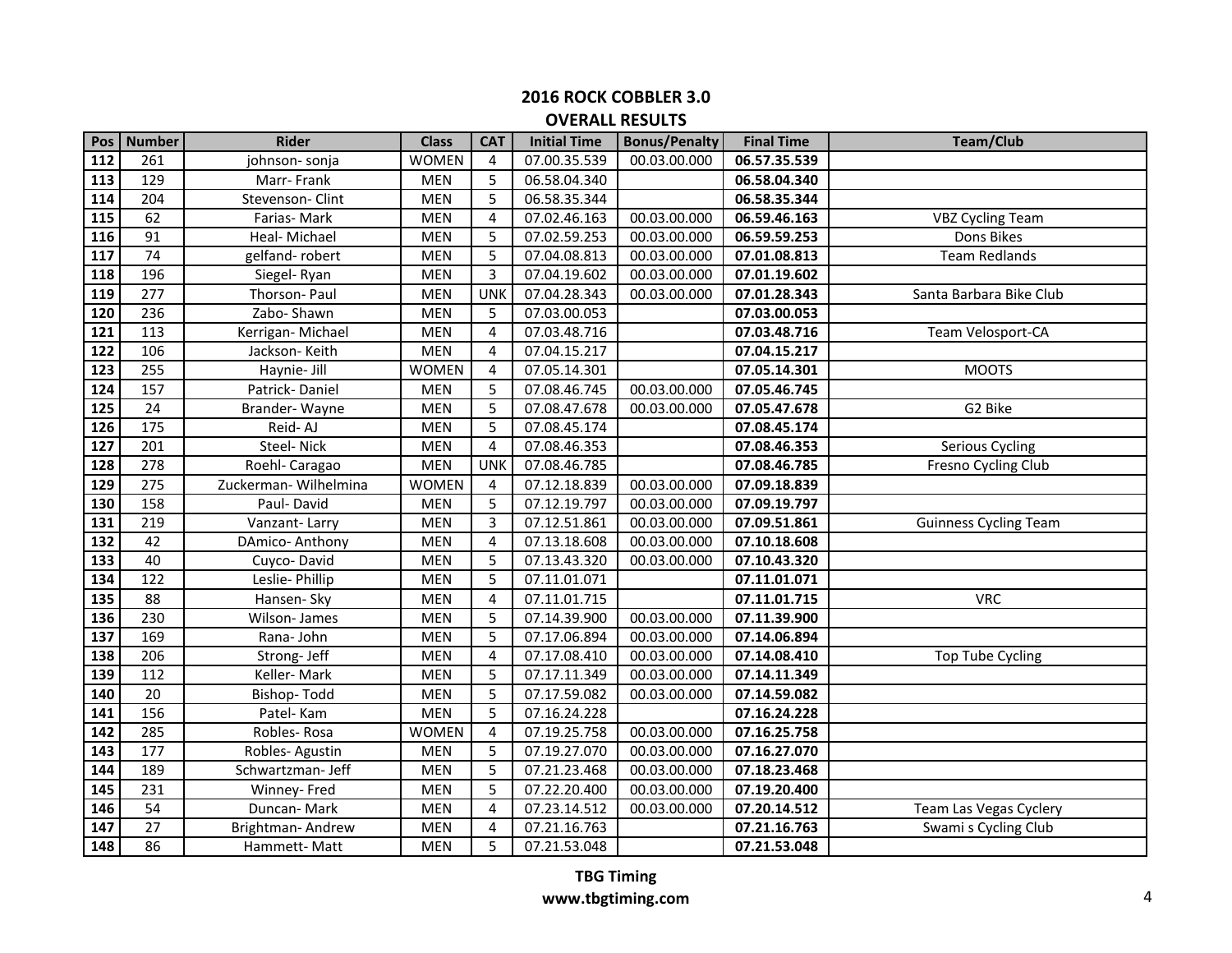| Pos             | Number | <b>Rider</b>         | <b>Class</b>  | <b>CAT</b>     | <b>Initial Time</b> | <b>Bonus/Penalty</b> | <b>Final Time</b> | <b>Team/Club</b>                        |
|-----------------|--------|----------------------|---------------|----------------|---------------------|----------------------|-------------------|-----------------------------------------|
| 149             | 85     | Hammett- Glenn       | <b>MEN</b>    | 5              | 07.21.53.964        |                      | 07.21.53.964      |                                         |
| 150             | 119    | Land-Darin           | <b>MEN</b>    | 5              | 07.23.14.702        |                      | 07.23.14.702      |                                         |
| 151             | 142    | Morse-Roger          | <b>MEN</b>    | 4              | 07.23.34.304        |                      | 07.23.34.304      |                                         |
| 152             | 73     | Garey-Joseph         | MEN           | 4              | 07.28.13.320        | 00.03.00.000         | 07.25.13.320      | Monster Media-Spy Racing p-b Fight Meso |
| 153             | 259    | Howard- Crystal      | <b>WOMEN</b>  | 1              | 07.29.43.008        | 00.03.00.000         | 07.26.43.008      | SkyFlash Racing                         |
| 154             | 6      | Anderson-Neil        | <b>MEN</b>    | 5              | 07.29.44.143        | 00.03.00.000         | 07.26.44.143      |                                         |
| 155             | 104    | Imke-Glenn           | <b>MEN</b>    | 4              | 07.31.35.837        | 00.03.00.000         | 07.28.35.837      | <b>VBZ Cycling Team</b>                 |
| 156             | 130    | Marshall-Terry       | <b>MEN</b>    | 4              | 07.29.42.204        |                      | 07.29.42.204      | Off The Front                           |
| 157             | 179    | Rosa-Mike            | MEN           | 5              | 07.33.45.004        | 00.03.00.000         | 07.30.45.004      |                                         |
| 158             | 135    | Meier-Troy           | <b>MEN</b>    | 4              | 07.33.45.274        | 00.03.00.000         | 07.30.45.274      | SBR p-b Steven s Bicycles               |
| 159             | 216    | Tsoi-Mike            | <b>MEN</b>    | 4              | 07.34.23.749        | 00.03.00.000         | 07.31.23.749      |                                         |
| 160             | 58     | Eldridge-Patrick     | <b>MEN</b>    | $\overline{2}$ | 07.34.50.503        | 00.03.00.000         | 07.31.50.503      |                                         |
| 161             | 29     | Brown-Robin          | <b>MEN</b>    | 4              | 07.35.01.417        | 00.03.00.000         | 07.32.01.417      | <b>Big Bear Cycling Association</b>     |
| 162             | 220    | Vazquez-Jesus        | <b>MEN</b>    | 5              | 07.35.46.013        | 00.03.00.000         | 07.32.46.013      | High Desert Cycling Club                |
| 163             | 210    | Tarango-Aaron        | <b>MEN</b>    | 5              | 07.33.46.327        |                      | 07.33.46.327      | Dayka-Hackett                           |
| 164             | 221    | Vega- Greg           | <b>MEN</b>    | 3              | 07.38.22.865        | 00.03.00.000         | 07.35.22.865      | <b>Big Orange Cycling</b>               |
| 165             | 98     | Hinton-Kevin         | <b>MEN</b>    | 3              | 07.39.43.377        | 00.03.00.000         | 07.36.43.377      | LA Velocity                             |
| 166             | 152    | Ostrem-Scott         | <b>MEN</b>    | 5              | 07.39.43.974        | 00.03.00.000         | 07.36.43.974      |                                         |
| 167             | 107    | Johnston-Luke        | MEN           | 5              | 07.37.50.351        |                      | 07.37.50.351      |                                         |
| 168             | 9      | Assell- Matthew      | <b>MEN</b>    | 5              | 07.39.09.360        |                      | 07.39.09.360      |                                         |
| 169             | 154    | Padilla-Angel        | <b>MEN</b>    | 5              | 07.46.54.373        | 00.03.00.000         | 07.43.54.373      |                                         |
| 170             | 89     | Hanson- Gary         | <b>MEN</b>    | $\mathbf{1}$   | 07.45.18.718        |                      | 07.45.18.718      | Wired Athletes-FL                       |
| 171             | 176    | robinson-casey       | <b>MEN</b>    | 4              | 07.45.19.918        |                      | 07.45.19.918      |                                         |
| 172             | 128    | Manning-Scott        | MEN           | 3              | 07.46.23.947        |                      | 07.46.23.947      | <b>Team Redlands</b>                    |
| 173             | 97     | Hink-Scot            | <b>MEN</b>    | 5              | 07.46.54.275        |                      | 07.46.54.275      |                                         |
| 174             | 184    | Sampson-Scott        | <b>MEN</b>    | 4              | 07.52.40.478        |                      | 07.52.40.478      |                                         |
| 175             | 246    | Appel- Vikki         | <b>WOMEN</b>  | 4              | 07.59.59.974        | 00.03.00.000         | 07.56.59.974      | Sisterhood of Cycling                   |
| 176             | 222    | Walker- Blaine       | <b>MEN</b>    | 5              | 07.57.15.865        |                      | 07.57.15.865      |                                         |
| 177             | 193    | Sheehy-Nathan        | <b>MEN</b>    | 5              | 07.57.27.498        |                      | 07.57.27.498      |                                         |
| 178             | 262    | Kaminsky-Robin       | <b>WOMEN</b>  | 3              | 07.58.05.172        |                      | 07.58.05.172      | <b>Big Orange Cycling</b>               |
| 179             | 82     | Gravley-Rick         | <b>MEN</b>    | 5              | 07.59.41.304        |                      | 07.59.41.304      |                                         |
| 180             | 240    | GOGOSHA-CLARK- KJELD | <b>SS MEN</b> | 4              | 07.59.59.649        |                      | 07.59.59.649      |                                         |
| 181             | 162    | Pierce- Jon          | <b>MEN</b>    | 5              | 08.03.54.314        | 00.03.00.000         | 08.00.54.314      |                                         |
| 182             | 258    | Hinton- Catherine    | <b>WOMEN</b>  | $\overline{2}$ | 08.05.56.596        | 00.03.00.000         | 08.02.56.596      |                                         |
| 183             | 292    | Rodriguez-Roland     | <b>MEN</b>    | 4              | 08.04.11.880        |                      | 08.04.11.880      | <b>Action Sports</b>                    |
| 184             | 96     | Hilliard- Nils Erik  | <b>MEN</b>    | 5              | 08.07.31.406        | 00.03.00.000         | 08.04.31.406      |                                         |
| $\frac{185}{ }$ | 170    | Ransweiler- James    | <b>MEN</b>    | 3              | 08.05.56.075        |                      | 08.05.56.075      |                                         |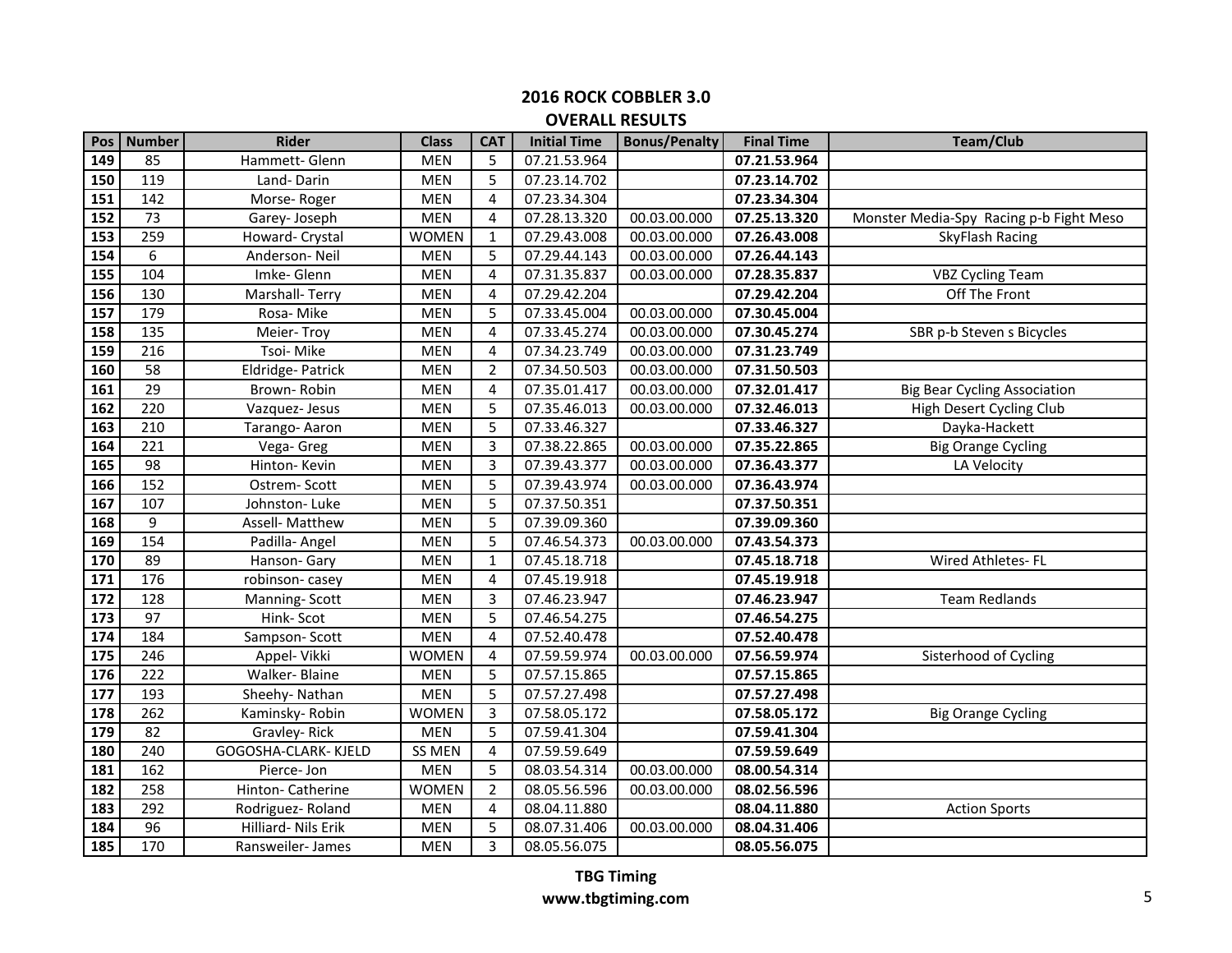| Pos              | <b>Number</b>    | <b>Rider</b>             | <b>Class</b> | <b>CAT</b>     | <b>Initial Time</b> | <b>Bonus/Penalty</b> | <b>Final Time</b> | Team/Club                            |
|------------------|------------------|--------------------------|--------------|----------------|---------------------|----------------------|-------------------|--------------------------------------|
| 186              | 282              | Kozicz-David             | <b>MEN</b>   | 3              | 08.06.33.111        |                      | 08.06.33.111      | <b>Escape Velocity</b>               |
| 187              | 191              | Sczechowski- Jeffrey     | <b>MEN</b>   | 4              | 08.10.49.686        | 00.03.00.000         | 08.07.49.686      | Boulder Cycle Sport- YogaGlo         |
| 188              | 195              | Shore-Kyle               | <b>MEN</b>   | 5              | 08.07.51.189        |                      | 08.07.51.189      | SDG-Muscle Monster                   |
| 189              | 226              | Weberling-Kevin          | <b>MEN</b>   | 4              | 08.12.56.121        | 00.03.00.000         | 08.09.56.121      | Southern Sierra Fat Tire Association |
| 190              | 53               | Dulay-Alex               | <b>MEN</b>   | 5              | 08.12.56.318        | 00.03.00.000         | 08.09.56.318      |                                      |
| 191              | 109              | Jorgensen-Roger          | <b>MEN</b>   | 4              | 08.12.57.339        | 00.03.00.000         | 08.09.57.339      |                                      |
| 192              | 139              | Moncibais- Gordon        | <b>MEN</b>   | 4              | 08.13.10.454        | 00.03.00.000         | 08.10.10.454      | Off The Front                        |
| 193              | 14               | <b>Barrington-Stuart</b> | <b>MEN</b>   | 5              | 08.13.34.849        | 00.03.00.000         | 08.10.34.849      |                                      |
| 194              | 199              | spolsdoff-alex           | MEN          | 5              | 08.13.57.403        | 00.03.00.000         | 08.10.57.403      | Team Go Ride                         |
| 195              | 273              | yarnall-char             | <b>WOMEN</b> | $\overline{4}$ | 08.12.17.583        |                      | 08.12.17.583      |                                      |
| 196              | 32               | Camarena-Michael         | <b>MEN</b>   | $\overline{2}$ | 08.21.21.524        | 00.03.00.000         | 08.18.21.524      |                                      |
| 197              | 174              | Reese-Dyke               | <b>MEN</b>   | 5              | 08.18.57.207        |                      | 08.18.57.207      |                                      |
| 198              | 253              | Grube-Laurie             | <b>WOMEN</b> | 4              | 08.22.00.700        |                      | 08.22.00.700      |                                      |
| 199              | 205              | Stock-Dan                | <b>MEN</b>   | 5              | 08.22.02.423        |                      | 08.22.02.423      | Ciclistas del Valle                  |
| 200              | 72               | GarciaDiaz-Ernest        | <b>MEN</b>   | 4              | 08.25.40.891        | 00.03.00.000         | 08.22.40.891      |                                      |
| 201              | 243              | Aguirre-Diana            | <b>WOMEN</b> | $\overline{4}$ | 08.23.28.124        |                      | 08.23.28.124      | B4T9-Foundation                      |
| 202              | 61               | Fackler-Jason            | <b>MEN</b>   | 3              | 08.23.28.377        |                      | 08.23.28.377      | Velo Hangar                          |
| 203              | 159              | Payne- Christopher       | <b>MEN</b>   | 5              | 08.26.40.164        | 00.03.00.000         | 08.23.40.164      |                                      |
| 204              | 51               | Doughty-Tim              | MEN          | 5              | 08.26.44.551        | 00.03.00.000         | 08.23.44.551      |                                      |
| 205              | 265              | Meyer-Andrea             | <b>WOMEN</b> | $\overline{4}$ | 08.27.36.866        | 00.03.00.000         | 08.24.36.866      |                                      |
| 206              | 233              | Yama- Alan               | <b>MEN</b>   | 5              | 08.25.40.703        |                      | 08.25.40.703      |                                      |
| 207              | 111              | Kassan-Rob               | <b>MEN</b>   | 5              | 08.27.35.218        |                      | 08.27.35.218      | Velo Club LaGrange                   |
| 208              | 80               | Gressler-Eric            | <b>MEN</b>   | 4              | 08.28.00.628        |                      | 08.28.00.628      |                                      |
| 209              | 268              | Phillips-Lisa            | <b>WOMEN</b> | 3              | 08.31.11.274        | 00.03.00.000         | 08.28.11.274      | S.W.A.T.                             |
| 210              | 140              | Morgan-Thomas            | MEN          | 3              | 08.31.45.729        | 00.03.00.000         | 08.28.45.729      | <b>VBZ Cycling Team</b>              |
| 211              | 60               | Ewy-Mike                 | <b>MEN</b>   | 5              | 08.34.21.053        | 00.03.00.000         | 08.31.21.053      |                                      |
| 212              | 31               | Caffrey-Josh             | <b>MEN</b>   | 3              | 08.36.07.369        | 00.03.00.000         | 08.33.07.369      | Cadence-CA                           |
| 213              | $\overline{7}$   | Arellano-Fred            | <b>MEN</b>   | $\overline{4}$ | 08.34.26.380        |                      | 08.34.26.380      | <b>BBI-SIC Cycling</b>               |
| 214              | 252              | Garcia Diaz- Kristabel   | <b>WOMEN</b> | 4              | 08.39.19.944        |                      | 08.39.19.944      |                                      |
| 215              | 267              | Mullarkey-Kate           | <b>WOMEN</b> | 4              | 08.46.41.866        | 00.03.00.000         | 08.43.41.866      |                                      |
| 216              | 274              | Zorrilla-Monica          | <b>WOMEN</b> | 4              | 08.46.43.415        | 00.03.00.000         | 08.43.43.415      |                                      |
| $\overline{217}$ | 15               | <b>Bassett-Marshall</b>  | <b>MEN</b>   | 3              | 08.48.18.719        | 00.03.00.000         | 08.45.18.719      | <b>MOAB Racing</b>                   |
| 218              | 16               | Bassett-Seth             | <b>MEN</b>   | 3              | 08.48.19.399        | 00.03.00.000         | 08.45.19.399      | <b>MOAB Racing</b>                   |
| 219              | 78               | Gillespie-Douglas        | <b>MEN</b>   | 4              | 08.48.20.350        | 00.03.00.000         | 08.45.20.350      |                                      |
| 220              | 108              | Jordan-Thomas            | <b>MEN</b>   | 5              | 08.49.33.080        |                      | 08.49.33.080      |                                      |
| 221              | 48               | Dillman-Steve            | <b>MEN</b>   | 5              | 08.54.00.843        | 00.03.00.000         | 08.51.00.843      |                                      |
| $\overline{222}$ | $\overline{260}$ | hoyer- Pamela            | <b>WOMEN</b> | 4              | 09.01.23.269        |                      | 09.01.23.269      |                                      |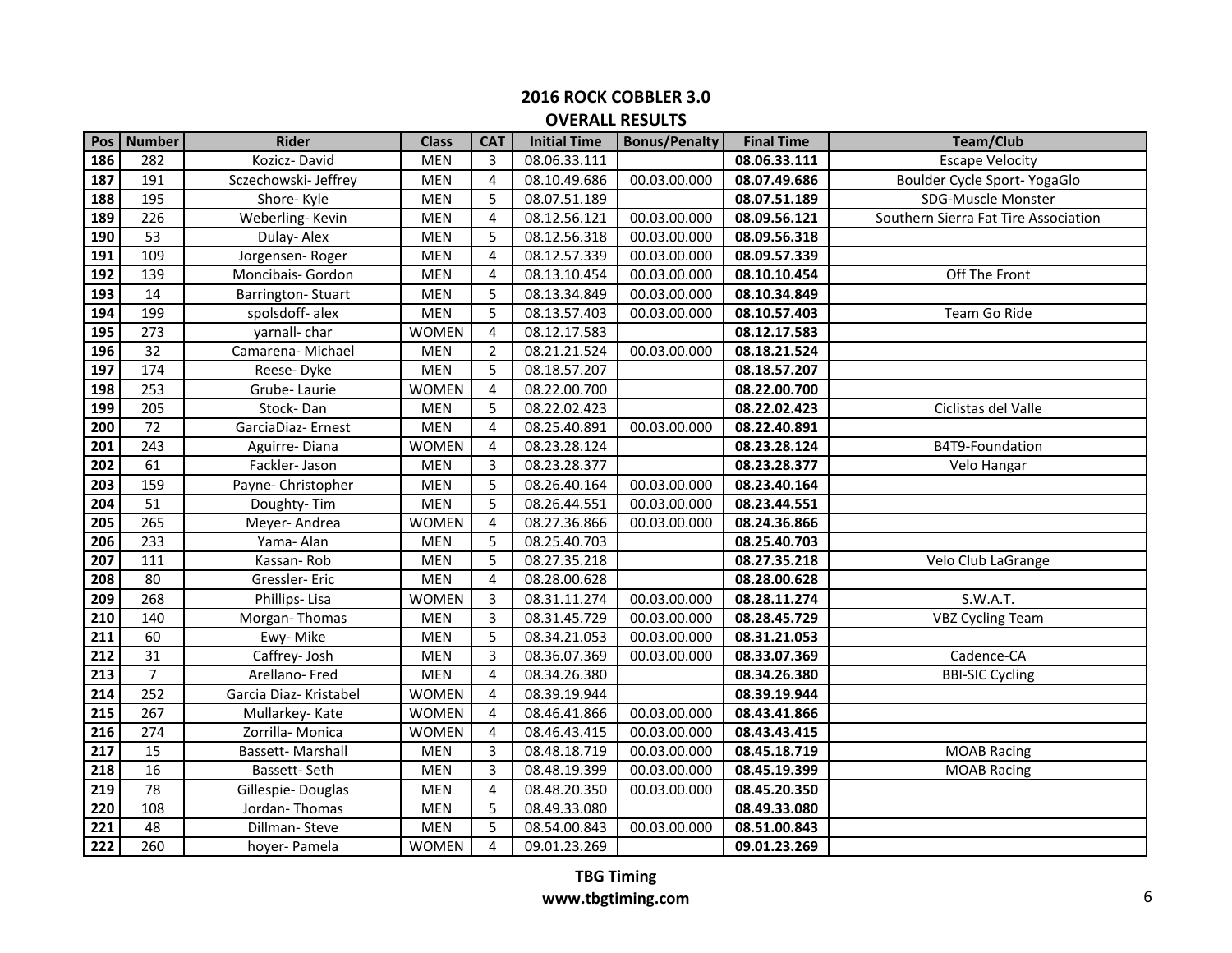| Pos              | <b>Number</b>   | <b>Rider</b>          | <b>Class</b> | <b>CAT</b>     | <b>Initial Time</b> | <b>Bonus/Penalty</b> | <b>Final Time</b> | <b>Team/Club</b>                        |
|------------------|-----------------|-----------------------|--------------|----------------|---------------------|----------------------|-------------------|-----------------------------------------|
| $\overline{223}$ | 115             | Khachadoorian-Richard | <b>MEN</b>   | 5              | 09.20.52.056        | 00.03.00.000         | 09.17.52.056      |                                         |
| 224              | 28              | Britton-Robert        | <b>MEN</b>   | 5              | 09.20.06.788        |                      | 09.20.06.788      |                                         |
| 225              | 264             | Lyons-Danielle        | <b>WOMEN</b> | 4              | 09.20.47.585        |                      | 09.20.47.585      |                                         |
| 226              | 250             | Feoli-Tina            | <b>WOMEN</b> | 4              | 10.13.10.000        | 00.03.00.000         | 10.10.10.000      | Wicked Cycling Inc                      |
| 227              | 163             | Pinkerton-Scott       | <b>MEN</b>   | 5              | 10.18.10.000        |                      | 10.18.10.000      |                                         |
| <b>DNF</b>       | 3               | Ames-Samuel           | <b>MEN</b>   | $\overline{2}$ | --,--               |                      | $- - - - -$       | <b>VBZ Cycling Team</b>                 |
| <b>DNF</b>       | $\overline{5}$  | Almachar-Byron        | <b>MEN</b>   | 5              | $-1, -1$            |                      | $- - - -$         |                                         |
| <b>DNF</b>       | 18              | Tinstman-Philip       | <b>MEN</b>   | 1              | $-1, -1$            |                      | $- - - - -$       | Monster Media-Spy Racing p-b Fight Meso |
| <b>DNF</b>       | 43              | Dannelley- John       | <b>MEN</b>   | 4              | --,--               |                      | $-1 - 1 - 1 = 0$  |                                         |
| <b>DNF</b>       | 45              | Decker- Jonathan      | <b>MEN</b>   | 5              | --,--               |                      | $- - - - -$       |                                         |
| <b>DNF</b>       | 56              | Edwards-Ben           | <b>MEN</b>   | $\overline{4}$ | $-1, -1$            |                      | $- - - - -$       |                                         |
| <b>DNF</b>       | 70              | Fuentes- George       | <b>MEN</b>   | 4              | --.--               |                      | $- - - - -$       | <b>VBZ Cycling Team</b>                 |
| <b>DNF</b>       | $\overline{71}$ | Gagnon-Ross           | <b>MEN</b>   | 4              | $-1$                |                      | $- - - - -$       | <b>BBI-SIC Cycling</b>                  |
| <b>DNF</b>       | $\overline{83}$ | Guiniling-Brian       | <b>MEN</b>   | 5              | $-1, -1$            |                      | $-2 - 1$          |                                         |
| <b>DNF</b>       | 100             | Houck- Norman         | <b>MEN</b>   | 4              | --.--               |                      | $-2$              | FRANCO Bicycles Racing                  |
| <b>DNF</b>       | 103             | Humphrey-Nick         | <b>MEN</b>   | 4              | $-1, -1$            |                      | $-2 - 1$          | Ritte Van Vlaanderen                    |
| <b>DNF</b>       | 120             | Larson-Brian          | <b>MEN</b>   | $\overline{4}$ | $-1, -1$            |                      | $- - - - -$       | Team Las Vegas Cyclery                  |
| <b>DNF</b>       | 131             | McCray-Mike           | <b>MEN</b>   | $\overline{4}$ | --.--               |                      | $- - - - -$       | <b>VBZ Cycling Team</b>                 |
| <b>DNF</b>       | 168             | Purves-Jesse          | <b>MEN</b>   | 5              | $--, --$            |                      | --.--             |                                         |
| <b>DNF</b>       | 171             | Ray-David             | <b>MEN</b>   | 5              | $-1, -1$            |                      | --.--             |                                         |
| <b>DNF</b>       | 203             | Sternberg-Victor      | <b>MEN</b>   | 5              | $-1, -1$            |                      | $-2 - 1 = 0$      |                                         |
| <b>DNF</b>       | 218             | Tuvilla- Eugene       | <b>MEN</b>   | 5              | $--, --$            |                      | $-2 - 1$          |                                         |
| <b>DNF</b>       | 229             | Willard-Ted           | <b>MEN</b>   | $\mathbf{1}$   | $-1, -1$            |                      | $-2 - 1 - 1 = 0$  | G2 Bike                                 |
| <b>DNF</b>       | 256             | Hensler-Andrea        | <b>WOMEN</b> | 4              | $--, --$            |                      | $-2 - 1$          | <b>Team Redlands</b>                    |
| <b>DNF</b>       | 270             | Ruckle- Carol         | <b>WOMEN</b> | 3              | $-1, -1$            |                      | $- - - - -$       | <b>Team Redlands</b>                    |
| <b>DNF</b>       | 272             | Watters-Ashlie        | <b>WOMEN</b> | $\overline{4}$ | $-1$ , $-1$         |                      | $-2 - 1 - 1 = 0$  |                                         |
| <b>DNF</b>       | 290             | Cassidy-Brennan       | <b>MEN</b>   | <b>UNK</b>     | $-1, -1$            |                      | $-2$              | <b>Eliel Cycling</b>                    |
| <b>DNF</b>       | 291             | Siegle- Jason         | <b>MEN</b>   | 2              | $-1, -1$            |                      | $-2$              |                                         |
| <b>DNS</b>       | 8               | Marckx-Michael        | <b>MEN</b>   | 1              | $-1, -1$            |                      | $-2$              | SPY GIANT RIDE p-b GQ-6                 |
| <b>DNS</b>       | 13              | <b>Barnard-Scott</b>  | <b>MEN</b>   | 5              | $-1, -1$            |                      | $-2 - 1$          |                                         |
| <b>DNS</b>       | 30              | <b>Brunt-Eric</b>     | <b>MEN</b>   | 4              | --,--               |                      | $- - - - -$       |                                         |
| <b>DNS</b>       | 33              | Carcano-Steven        | <b>MEN</b>   | 5              | $--, --$            |                      | $- - - - -$       |                                         |
| <b>DNS</b>       | 37              | Coats-James           | <b>MEN</b>   | $\mathbf{1}$   | $-1, -1$            |                      | $- - - - -$       |                                         |
| <b>DNS</b>       | 46              | DeLong-Rick           | <b>MEN</b>   | 4              | --.--               |                      | --.--             |                                         |
| <b>DNS</b>       | 50              | Dosier- Curt          | <b>MEN</b>   | 3              | --,--               |                      | $- - - -$         |                                         |
| <b>DNS</b>       | 68              | Franze-Brent          | <b>MEN</b>   | 3              | --.--               |                      | $- - - - -$       |                                         |
| <b>DNS</b>       | 69              | Freeman- Matthew      | <b>MEN</b>   | $\mathbf{1}$   | $-1, -1$            |                      | $-2 - 1 - 1 = 0$  | SDG Bellwether pb Krema Peanut Butter   |